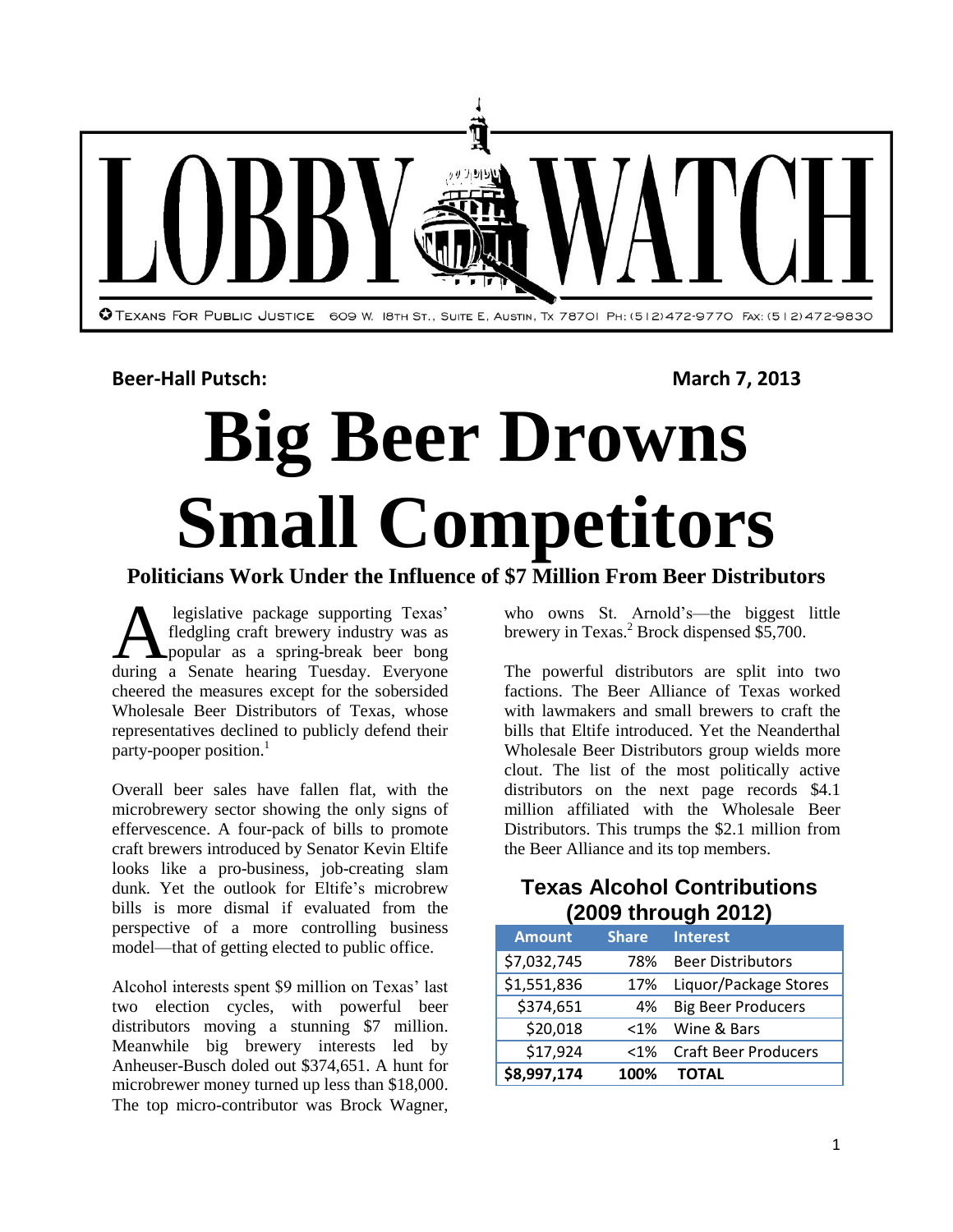| <u>TUD DEEL DISTINUIUL CUITINUIUIS (ZUUJ TIIUUUII ZUTZ)</u> |                                             |               |                                        |  |
|-------------------------------------------------------------|---------------------------------------------|---------------|----------------------------------------|--|
| <b>Amount</b>                                               | <b>Contributor (Affiliation)</b>            | <b>City</b>   | <b>Top Recipient</b>                   |  |
| \$1,516,073                                                 | John/Barbara Nau (Silver Eagle Dist.)       | Houston       | Associated Republicans of TX           |  |
| \$1,049,242                                                 | <b>Wholesale Beer Distributors of Texas</b> | Austin        | <b>Rick Perry</b>                      |  |
| \$786,186                                                   | Barry G. Andrews (Andrews Distrib.)         | <b>Dallas</b> | David Dewhurst                         |  |
| \$721,602                                                   | Joe V. LaMantia (L&F Distrib.)              | McAllen       | <b>Texans for Economic Development</b> |  |
| \$563,552                                                   | <b>Beer Alliance of Texas</b>               | Austin        | House Dem. Campaign Com.               |  |
| \$325,075                                                   | J. Robert Brown (Desert Eagle Distrib.)     | El Paso       | Kay Bailey Hutchison                   |  |
| \$251,950                                                   | Steve LaMantia (L&F Distrib.)               | Laredo        | David Dewhurst                         |  |
| \$247,950                                                   | Greg LaMantia (L&F Distrib.)                | McAllen       | <b>Texans for Economic Development</b> |  |
| \$204,500                                                   | Anthony/Jennifer LaMantia (L&F Distrib.)    | Corpus        | <b>Texans for Economic Development</b> |  |
| \$173,358                                                   | J. Dan Brown (Brown Distrib.)               | Austin        | <b>Rick Perry</b>                      |  |
| \$124,250                                                   | Bennett Joe Glazer (Glazer's Distrib.)      | <b>Dallas</b> | <b>Rick Perry</b>                      |  |
| \$81,350                                                    | Barkley J. Stuart (Glazer's Distrib.)       | <b>Dallas</b> | David Dewhurst                         |  |
| \$76,976                                                    | John K. Gillis (GLI Distrib.)               | San Antonio   | Joe Straus                             |  |
| \$66,000                                                    | Michael Glazer (Glazer's Distrib.)          | <b>Dallas</b> | <b>Joe Straus</b>                      |  |
| \$62,500                                                    | Silver Eagle Distributors, LP               | Houston       | Associated Republicans of TX           |  |

### **Top Beer Distributor Contributors (2009 through 2012)**

Note: Above contributors equal 89% of distributor money (colors show distributor trade-group alliances).

Beer distributors' power stems from Texas' prohibition on brewers selling their wares to retailers. An exception to this rule allows small Texas producers to self-distribute some of their<br>beer.<sup>3</sup> Yet Texas prohibits out-of-state Yet Texas prohibits out-of-state microbrewers from self-distributing, a discriminatory practice ripe for judicial challenge. Distributors fear a court decision like the U.S. Supreme Court's 2005 ruling that opened up and invigorated the wine industry.<sup>4</sup> Both distributor trade groups fear the courts. But they approach the threat differently.

The Beer Alliance endorses Eltife's [S.B. 516](http://www.capitol.state.tx.us/BillLookup/History.aspx?LegSess=83R&Bill=SB516) and [517,](http://www.capitol.state.tx.us/BillLookup/History.aspx?LegSess=83R&Bill=SB517) which would extend self-distribution rights to microbreweries on either side of Texas' borders. These bills would increase the total amount of beer that self-distributing microbreweries can produce.<sup>5</sup> Attempting a delicate dance with the powerful distributors, however, the same bills would roll back the amount of beer that craft brewers can selfdistribute.<sup>6</sup> Eltife's bills, then, reserve a significant share of the craft-brew market for distributors.

#### **Top Microbrewery Contributors (2009 through 2012)**

| <b>Amount</b> | <b>Contributor (Affiliation)</b>             | <b>City</b>   | <b>Top Recipient</b>     |
|---------------|----------------------------------------------|---------------|--------------------------|
| \$5,700       | Brock Wagner (St. Arnold's Brewing)          | Houston       | House Dem. Campaign Com. |
| \$4.875       | Frederick 'Fritz' Rahr (Rahr & Sons Brewery) | Fort Worth    | <b>Wendy Davis</b>       |
| \$2,370       | Brad Farbstein (Real Ale Brewing)            | <b>Blanco</b> | Greg Abbott              |
| \$1,667       | Hoyt McElroy (Live Oak Brewing Co.)          | Austin        | Greg Abbott              |
| \$1,000       | Chip McElroy (Live Oak Brewing Co.)          | Austin        | Michael 'Tuffy' Hamilton |
| .             |                                              |               |                          |

Note: Above contributors equal 87% of all microbrewery money.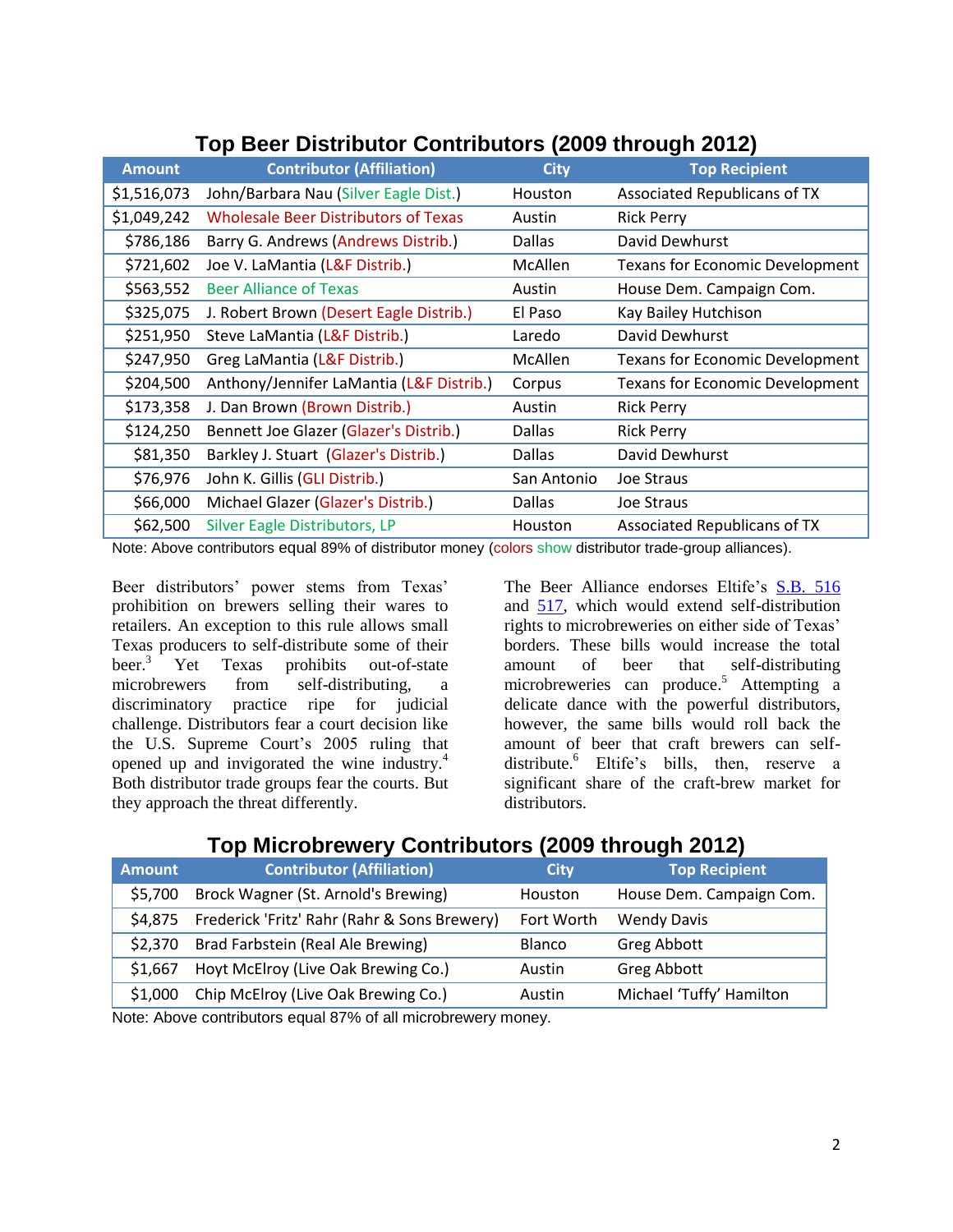| <b>Amount</b> | <b>Top Recipients of Alcohol Money</b> | <b>Top Alcohol Contributor(s)</b>     |  |
|---------------|----------------------------------------|---------------------------------------|--|
| \$829,294     | Gov. Rick Perry (R)                    | J. Dan Brown (Brown Dist. Co.)        |  |
| \$603,747     | Attorney General Greg Abbott (R)       | John L. Nau (Silver Eagle Dist.)      |  |
| \$587,138     | Lt. Gov. David Dewhurst (R)            | Barry Andrews (Andrews Dist. Co.)     |  |
| \$564,957     | Speaker Joe Straus (R)                 | <b>Wholesale Beer Distributors</b>    |  |
| \$397,369     | Kay Bailey Hutchison (R)               | John L. Nau (Silver Eagle Dist.)      |  |
| \$365,121     | Associated Republicans of TX           | John L. Nau (Silver Eagle Dist.)      |  |
| \$358,409     | Texans for Economic Development        | Joe V. LaMantia (L&F Dist.)           |  |
| \$227,962     | Comptroller Susan Combs (R)            | John L. Nau (Silver Eagle Dist.)      |  |
| \$170,581     | House Democratic Campaign Com.         | Joe V. LaMantia (L&F Dist.)           |  |
| \$135,000     | *Sen. John J. Carona (R)               | Barry Andrews (Andrews Dist. Co.)     |  |
| \$130,500     | <b>Texans For Lawsuit Reform</b>       | John L. Nau (Silver Eagle Dist.)      |  |
| \$125,000     | Republican State Leadership Com.       | Peter Coors (Molson Coors Brewing)    |  |
| \$125,000     | <b>TX Republican Party</b>             | Anheuser-Busch Cos.                   |  |
| \$118,750     | *> Sen. John Whitmire (D)              | Beer Alliance of TX/John Nau          |  |
| \$117,965     | Rep. Dan Branch (R)                    | Barry Andrews (Andrews Dist. Co.)     |  |
| \$110,283     | Rep. Charles L. Geren (R)              | Barry Andrews (Andrews Dist. Co.)     |  |
| \$90,118      | Sen. Juan 'Chuy' Hinojosa (D)          | Joe V. LaMantia (L&F Dist.)           |  |
| \$89,365      | * Sen. Kirk P. Watson (D)              | <b>Wholesale Beer Distributors</b>    |  |
| \$74,801      | Rep. Todd A. Hunter (R)                | Barry Andrews (Andrews Dist. Co.)     |  |
| \$73,060      | Rep. Michael 'Tuffy' Hamilton (R)      | Joe V. LaMantia (L&F Dist.)           |  |
| \$65,500      | Mex. American Legislative Caucus       | Anheuser-Busch Cos.                   |  |
| \$65,350      | Rep. Senfronia Thompson (D)            | <b>Beer Alliance of TX</b>            |  |
| \$64,500      | <b>TX Democratic Party</b>             | Anheuser-Busch Cos.                   |  |
| \$58,903      | *Sen. Leticia Van De Putte (D)         | <b>Beer Alliance of TX</b>            |  |
| \$57,551      | Rep. Pete P. Gallego (D)               | Joe V. LaMantia (L&F Dist.)           |  |
| \$55,500      | Elizabeth Ames Jones (R)               | John L. Nau (Silver Eagle Dist.)      |  |
| \$54,600      | Rep. Edmund P. Kuempel (R)             | <b>Licensed Beverage Distributors</b> |  |
| \$51,303      | Sen. Wendy R. Davis (D)                | Joe V. LaMantia (L&F Dist.)           |  |
| \$51,040      | Sen. Kelton G. Seliger (R)             | <b>Wholesale Beer Distributors</b>    |  |
| \$50,527      | Sen. Tommy Williams (R)                | <b>Wholesale Beer Distributors</b>    |  |
| \$46,500      | Land Com. Jerry E. Patterson (R)       | Joe V. LaMantia (L&F Dist.)           |  |
| \$44,595      | Sen. Jose Roberto Rodriguez (D)        | J. Robert Brown (Desert Eagle Dist.)  |  |
| \$43,065      | Rep. Jim R. Pitts (R)                  | Barry Andrews (Andrews Dist. Co.)     |  |
| \$42,500      | <b>HDCC Incumbent Protection Fund</b>  | <b>Beer Alliance of TX</b>            |  |
| \$41,250      | <b>TX 2020 PAC</b>                     | Joe V. LaMantia (L&F Dist.)           |  |
| \$40,229      | Rep. 'Roland' Gutierrez (D)            | <b>Licensed Beverage Distributors</b> |  |
| \$38,350      | Sen. Jane Nelson (R)                   | Barry Andrews (Andrews Dist. Co.)     |  |
| \$37,950      | Hispanic Republicans of TX             | John L. Nau (Silver Eagle Dist.)      |  |
| \$37,920      | Sen. Carlos I. Uresti (D)              | <b>Wholesale Beer Distributors</b>    |  |
| \$37,524      | Rep. Garnet Coleman (D)                | Joe V. LaMantia (L&F Dist.)           |  |
| \$37,055      | Sen. Jeff Wentworth (R)                | Joe V. LaMantia (L&F Dist.)           |  |
| \$37,038      | *>Sen. Kevin Eltife (R)                | <b>Beer Alliance of TX</b>            |  |
| \$36,125      | Rep. Jose Menendez (D)                 | <b>Licensed Beverage Distributors</b> |  |

#### **Top Recipients of Alcohol Money (2009 through 2012)**

►Author or sponsor of Sen. Eltife's legislative package.

\* Senate Business & Commerce Committee member.

Note: Above contributors equal 71% of alcohol money (colors show distributor trade-group alliances).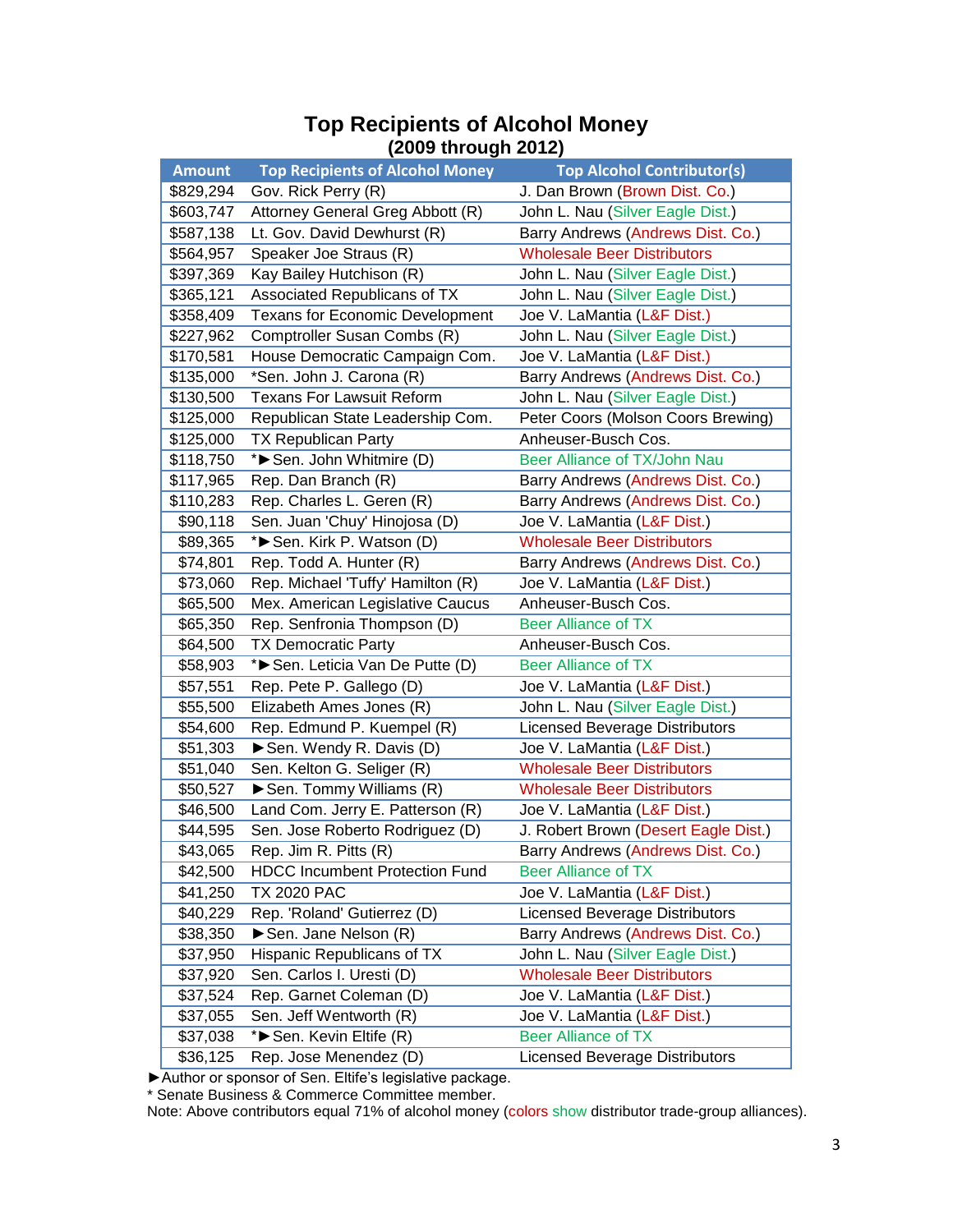| <b>Amount</b> | <b>Contributor (Affiliation)</b>                 | City                    | <b>Top Recipient</b>       |
|---------------|--------------------------------------------------|-------------------------|----------------------------|
|               | \$218,700 Anheuser-Busch Cos.                    | St. Louis MO            | Texas Republican Party     |
|               | \$100,000 Peter Coors (Molson Coors Brewing Co.) | Golden CO               | Rep. State Leadership Com. |
|               | \$42,951 August Busch III (Anheuser-Busch)       | St. Louis MO Rick Perry |                            |
|               | \$13,000 Carlos Alvarez (Gambrinus Co. [Shiner]) | San Angelo              | <b>Rick Perry</b>          |

### **All Big Brewery Contributors (2009 through 2012)**

Eltife's [S.B. 518](http://www.capitol.state.tx.us/BillLookup/History.aspx?LegSess=83R&Bill=SB518) would partially repeal Texas' prohibition on breweries selling suds onsite. It would let small brewers sell up to 5,000 barrels a year to brewery visitors to drink on the premises (a barrel holds 31 gallons). <sup>7</sup> Deferring to the Beer Alliance (Eltife's top alcohol contributor), the reforms would continue to prevent microbreweries from selling carryout beer. Eltife's last beer bill, [S.B. 515,](http://www.capitol.state.tx.us/BillLookup/History.aspx?LegSess=83R&Bill=SB518) would let beer pubs sell beer offsite for the first time.<sup>8</sup>

Rival legislation endorsed by the Wholesale Beer Distributors favors a more reactionary response to any judicial makeover of Texas' huge beer market. Under [S.B. 639,](http://www.capitol.state.tx.us/BillLookup/History.aspx?LegSess=83R&Bill=SB639) if a court finds part of Texas' Alcoholic Beverage Code unconstitutional the state would salvage as much of its current regulatory structure "as is constitutionally permissible."

Reading like a distributor's wet dream, this bill would prohibit giant breweries from leveraging market power to sell distributorship rights (Anheuser-Busch InBev and MillerCoors produce *two-thirds* of all U.S. beer).<sup>9</sup> It also would prevent big brewers from charging distributors abusive fees.

Senate Business and Commerce Committee Chair John Carona, who sponsored the Wholesalers bill, has consumed more alcohol money than any lawmaker other than House Speaker Joe Straus. Carona's top alcohol donor is distributor Barry Andrews, who backs the Wholesale Beer Distributors.

Yet even Carona distanced himself from his bill, which was derided at the hearing by everyone but the Wholesale Beer Distributors. Carona said he filed his bill "to ensure that we have all the interests at the table," He threatened to delay craft-beer legislation until session's end unless the parties cut a deal by Monday, March 11.

Nobody at the recent hearing addressed the \$4.1 million question: When all other affected parties have reached a deal, why are lawmakers coddling an intransigent trade group? With troves of political dollars pushing backroom agendas, keep a watchful eye on Carona's deadline threat—and how he executes it. If Monday passes without a deal and Carona slides craft beers onto the back burner, who would benefit—other than the powerful Wholesale Beer Distributors of Texas? •

| <b>Contributor (Affiliation)</b>         | <b>City</b>                                                                                                                                                                                                                                                                                                                                | <b>Top Recipient(s)</b>  |
|------------------------------------------|--------------------------------------------------------------------------------------------------------------------------------------------------------------------------------------------------------------------------------------------------------------------------------------------------------------------------------------------|--------------------------|
| \$8,775 Karla Barber (wine educator)     | <b>Dallas</b>                                                                                                                                                                                                                                                                                                                              | Annie's List             |
| Ed/Susan Auler (Fall Creek Vineyards)    | Austin                                                                                                                                                                                                                                                                                                                                     | <b>Rick Perry</b>        |
| Cheryl Johnson (CJ's on the Park)        | Kingwood                                                                                                                                                                                                                                                                                                                                   | Kingwood Area Rep. Women |
| Gene Estes (Post Oak Vineyards)          | <b>Burleson</b>                                                                                                                                                                                                                                                                                                                            | Rob Orr                  |
| <b>Gabriel Parker (Homestead Winery)</b> | Ivanhoe                                                                                                                                                                                                                                                                                                                                    | Mark Homer/John Carona   |
|                                          | $\mathbf{A} \mathbf{B}$ and $\mathbf{A} \mathbf{B}$ and $\mathbf{A} \mathbf{B}$ and $\mathbf{A} \mathbf{B}$ and $\mathbf{A} \mathbf{B}$ and $\mathbf{A} \mathbf{B}$ and $\mathbf{A} \mathbf{B}$ and $\mathbf{A} \mathbf{B}$ and $\mathbf{A} \mathbf{B}$ and $\mathbf{A} \mathbf{B}$ and $\mathbf{A} \mathbf{B}$ and $\mathbf{A} \mathbf{B$ |                          |

# **Top Wine & Bar Contributors (2009 through 2012)**

Note: Above contributors equal 94% of all Wine & Bar money.